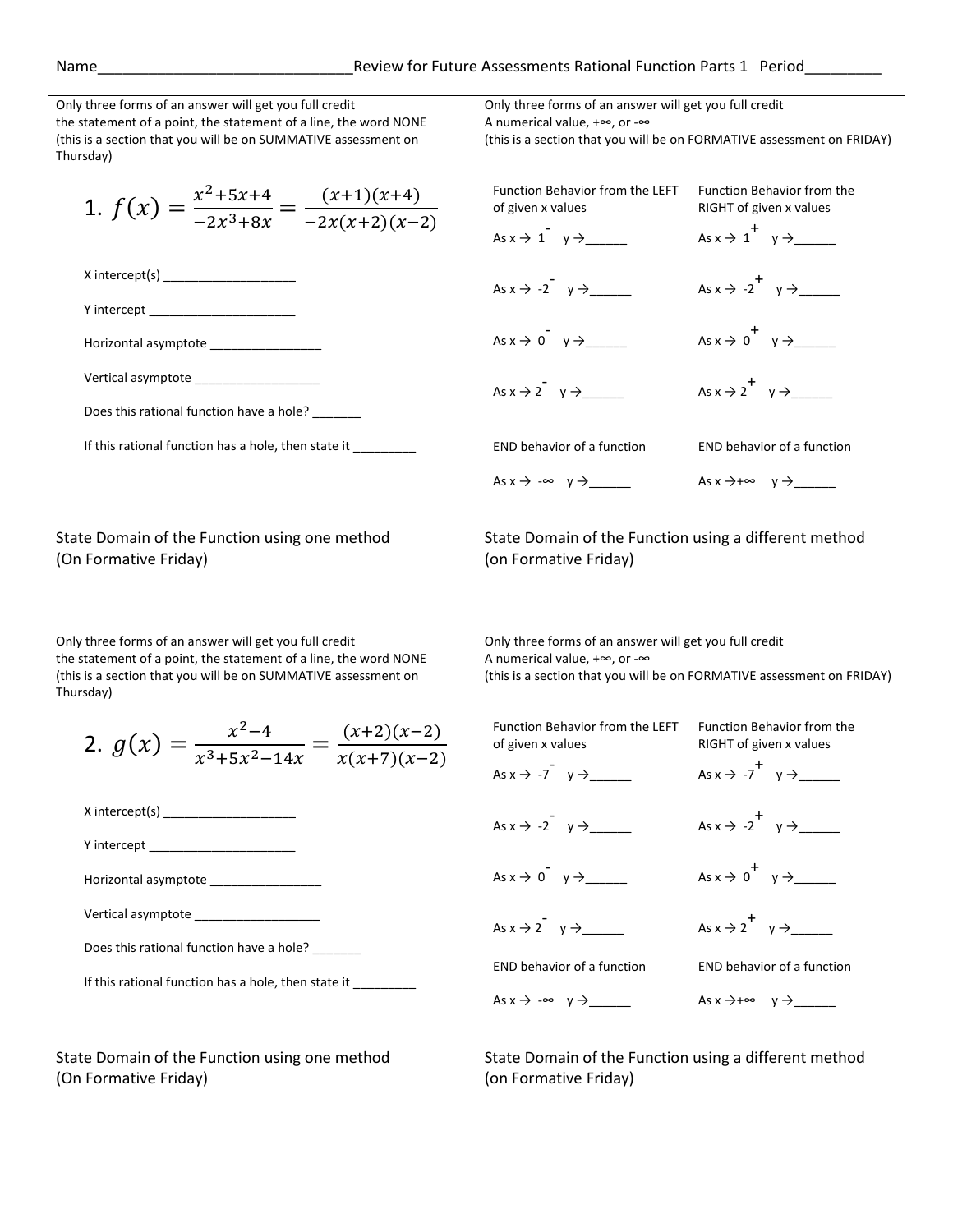| Only three forms of an answer will get you full credit<br>the statement of a point, the statement of a line, the word NONE<br>(this is a section that you will be on SUMMATIVE assessment on<br>Thursday) | Only three forms of an answer will get you full credit<br>A numerical value, $+\infty$ , or $-\infty$ | (this is a section that you will be on FORMATIVE assessment on FRIDAY) |
|-----------------------------------------------------------------------------------------------------------------------------------------------------------------------------------------------------------|-------------------------------------------------------------------------------------------------------|------------------------------------------------------------------------|
| 3. $h(x) = \frac{x^2+1x-2}{-2x^3+8x} = \frac{(x+2)(x-1)}{-2x(x+2)(x-2)}$                                                                                                                                  | <b>Function Behavior from the LEFT</b><br>of given x values                                           | Function Behavior from the<br>RIGHT of given x values                  |
|                                                                                                                                                                                                           | As $x \to 1$ $y \to$                                                                                  |                                                                        |
| Y intercept ________________________                                                                                                                                                                      | As $x \rightarrow -2$ $y \rightarrow$                                                                 |                                                                        |
| Horizontal asymptote expression and the set of the set of the set of the set of the set of the set o                                                                                                      | As $x \to 0^+$ $y \to$                                                                                |                                                                        |
| Vertical asymptote _____________________<br>Does this rational function have a hole? _______                                                                                                              | As $x \rightarrow 2^y$ $y \rightarrow$                                                                |                                                                        |
| If this rational function has a hole, then state it                                                                                                                                                       | <b>END behavior of a function</b>                                                                     | END behavior of a function                                             |
|                                                                                                                                                                                                           | As $x \rightarrow -\infty$ $y \rightarrow$                                                            |                                                                        |
| State Domain of the Function using one method<br>(On Formative Friday)                                                                                                                                    | State Domain of the Function using a different method<br>(on Formative Friday)                        |                                                                        |
| Only three forms of an answer will get you full credit<br>the statement of a point, the statement of a line, the word NONE<br>(this is a section that you will be on SUMMATIVE assessment on<br>Thursday) | Only three forms of an answer will get you full credit<br>A numerical value, $+\infty$ , or $-\infty$ | (this is a section that you will be on FORMATIVE assessment on FRIDAY) |
| 4. $j(x) = \frac{x^2-4x}{2x^3+10x^2} = \frac{x(x-4)}{2x^2(x+5)}$                                                                                                                                          | Function Behavior from the LEFT<br>of given x values                                                  | Function Behavior from the<br>RIGHT of given x values                  |
|                                                                                                                                                                                                           | As $x \rightarrow 4^{\degree}$ $y \rightarrow$                                                        | As $x \rightarrow 4$ $y \rightarrow$                                   |
| Y intercept _________________________                                                                                                                                                                     | As $x \rightarrow -5$ $y \rightarrow$                                                                 |                                                                        |
| Horizontal asymptote ________________                                                                                                                                                                     | As $x \to 0^+$ $y \to$                                                                                |                                                                        |
|                                                                                                                                                                                                           | As $x \rightarrow 3$ $y \rightarrow$                                                                  |                                                                        |
| Does this rational function have a hole? _______<br>If this rational function has a hole, then state it ________                                                                                          | END behavior of a function                                                                            | END behavior of a function                                             |
|                                                                                                                                                                                                           |                                                                                                       | As $x \rightarrow +\infty$ $y \rightarrow$ _______                     |
| State Domain of the Function using one method<br>(On Formative Friday)                                                                                                                                    | State Domain of the Function using a different method<br>(on Formative Friday)                        |                                                                        |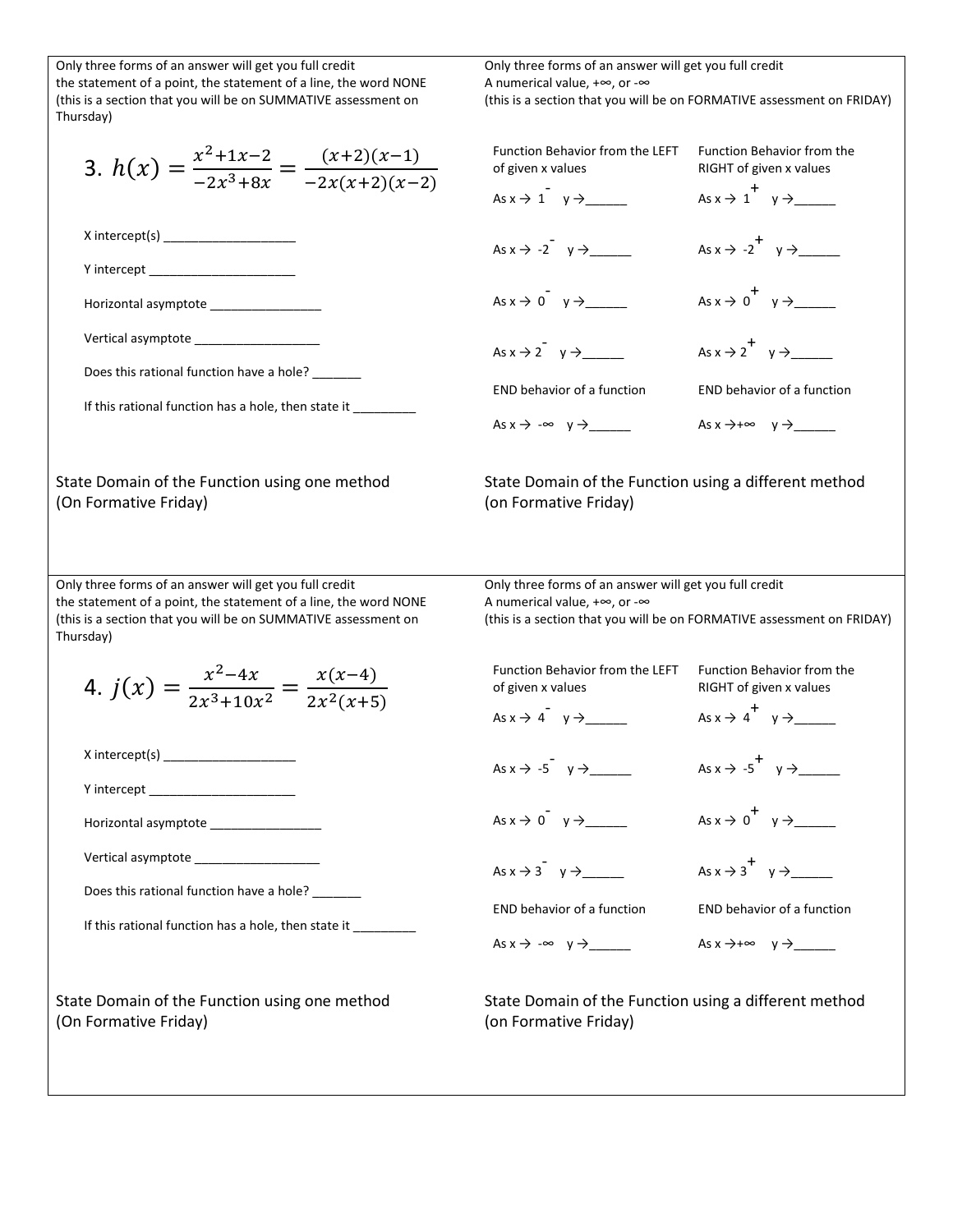| Only three forms of an answer will get you full credit                                               | Only three forms of an answer will get you full credit                         |                                                                        |
|------------------------------------------------------------------------------------------------------|--------------------------------------------------------------------------------|------------------------------------------------------------------------|
| the statement of a point, the statement of a line, the word NONE                                     | A numerical value, $+\infty$ , or $-\infty$                                    |                                                                        |
| (this is a section that you will be on SUMMATIVE assessment on<br>Thursday)                          |                                                                                | (this is a section that you will be on FORMATIVE assessment on FRIDAY) |
| 5. $k(x) = \frac{5x-15}{2x+10}$                                                                      | Function Behavior from the LEFT<br>of given x values                           | Function Behavior from the<br>RIGHT of given x values                  |
|                                                                                                      | As $x \to 5^{\degree}$ y $\to$                                                 | As $x \rightarrow 5$ y $\rightarrow$                                   |
|                                                                                                      | As $x \rightarrow -5$ $y \rightarrow$                                          | As $x \rightarrow -5$ $y \rightarrow$                                  |
| <b>Y</b> intercept <b>Solution</b>                                                                   |                                                                                |                                                                        |
| Horizontal asymptote expression and the set of the set of the set of the set of the set of the set o | As $x \to 3^0$ $y \to$                                                         | As $x \rightarrow 3^+$ $y \rightarrow$                                 |
| Vertical asymptote vertical assembles                                                                | As $x \rightarrow -3$ $y \rightarrow$                                          | As $x \rightarrow -3$ $y \rightarrow$                                  |
| Does this rational function have a hole?<br>If this rational function has a hole, then state it      | END behavior of a function                                                     | END behavior of a function                                             |
|                                                                                                      | $As x \rightarrow -\infty \quad y \rightarrow$                                 |                                                                        |
| State Domain of the Function using one method<br>(On Formative Friday)                               | State Domain of the Function using a different method<br>(on Formative Friday) |                                                                        |

Only three forms of an answer will get you full credit the statement of a point, the statement of a line, the word NONE (this is a section that you will be on SUMMATIVE assessment on Thursday)

$$
6. m(x) = \frac{2x^3 - 8x}{x^2 + 3x - 10}
$$

X intercept(s) \_\_\_\_\_\_\_\_\_\_\_\_\_\_\_\_\_\_\_

Y intercept

Horizontal asymptote \_\_\_\_\_\_\_\_\_\_\_\_\_\_\_\_

Vertical asymptote \_\_\_\_\_\_\_\_\_\_\_\_\_\_\_\_\_\_

Does this rational function have a hole? \_\_\_\_\_\_\_

If this rational function has a hole, then state it \_\_\_\_\_\_

State Domain of the Function using one method (On Formative Friday)

Only three forms of an answer will get you full credit A numerical value, +∞, or -∞ (this is a section that you will be on FORMATIVE assessment on FRIDAY) Function Behavior from the LEFT Function Behavior from the of given x values As x → -5 - y →\_\_\_\_\_\_ As  $x \rightarrow -2$   $y \rightarrow$  \_\_\_\_\_\_ As x → 0 - y →\_\_\_\_\_\_ As x → 2 - y →\_\_\_\_\_\_ RIGHT of given x values As x → -5 + y →\_\_\_\_\_\_ As x → -2 + y →\_\_\_\_\_\_ As x → 0 + y →\_\_\_\_\_\_ As x → 2 + y →\_\_\_\_\_\_

END behavior of a function

As x → -∞ y →\_\_\_\_\_\_

END behavior of a function

As x →+∞ y →\_\_\_\_\_\_

State Domain of the Function using a different method (on Formative Friday)